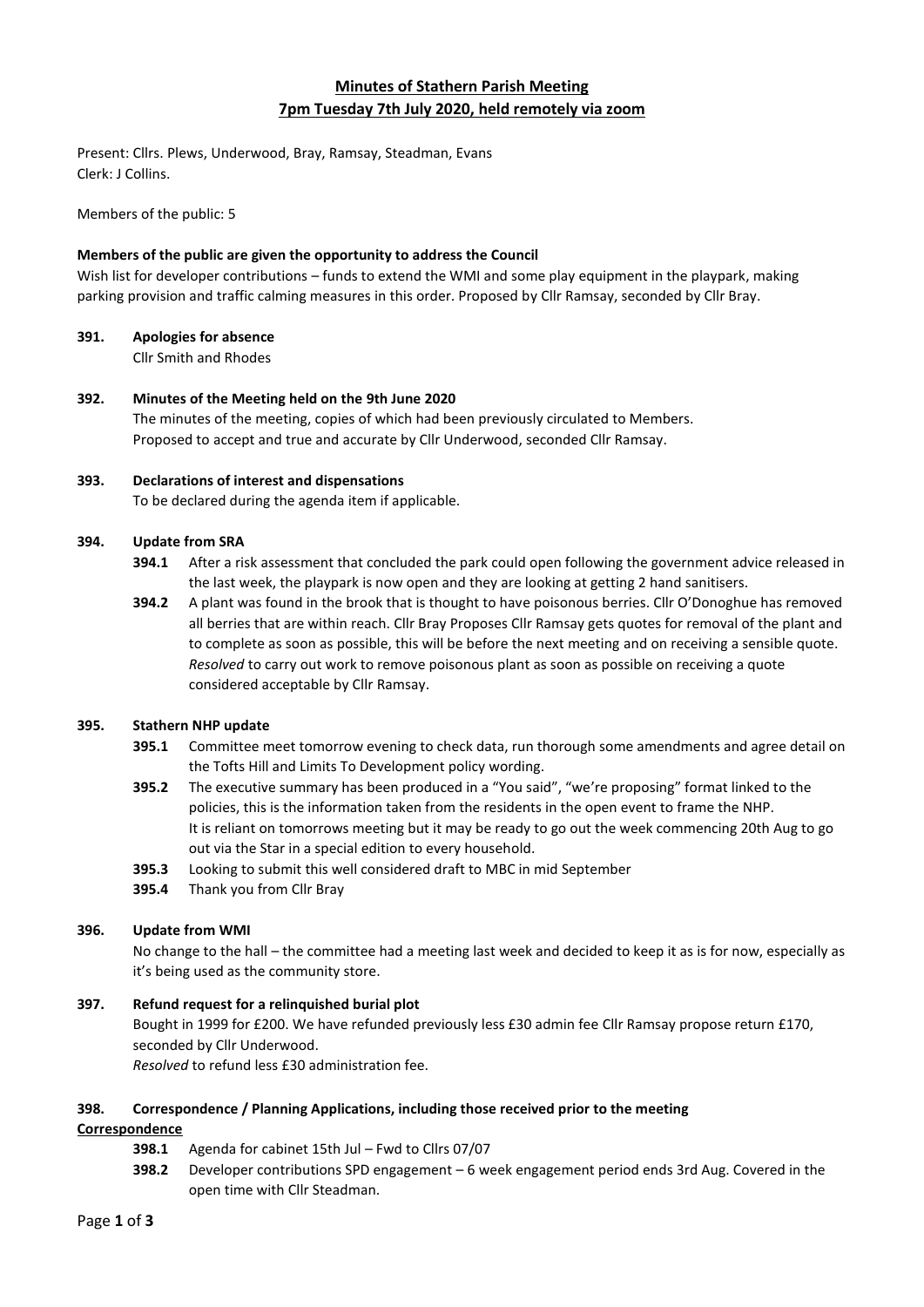- **398.3** Ongoing with Joe Mitson re STAT2 issues If parking issue continues, Mr Mitson will seek permission to serve a planning contravention notice. Sign and fencing issues are with highways and the tree removal and lack of hedge replacement is with MBC.
- **398.4** Cllr Bray requests Cllr Steadman to find out what the status is with discussions held at planning around the Red Lion.

#### **Planning Applications**

- **398.5 20/00576/TCA** Fell 1 apple tree because of safety issues, rotten and diseased, new tress already planted. Bramble cottage, 6 Penn Lane – For information only. *Resolved* not to comment.
- **398.6 20/00603/TCA** Ash, extensive die back in upper canopy, remove deadwood and reduce height by 5 meters and spread by 3 meters. Redgate house, 2 Water Lane – For information only. *Resolved* not to comment.
- **398.7 20/00648/CL** Proposed single storey ground floor extension, 24 Valebrook Road details sent to Cllrs prior to the meeting. Proposed no comment by Cllr Underwood, seconded by Cllr Ramsay. *Resolved* no comment.
- **398.8 20/00089/FULHH** Amendment to plans previously submitted, reduced part of proposed rear section and partly reduced to single storey. Proposed to agree by Cllr Underwood, seconded by Cllr Bray. *Resolved* no comment.
- **Actions;** Clerk to respond to planners

## **399. Payments and Receipts**

#### *Payments*

| Clerk salary (5 weeks) | £701.25  | 22672                                                        |
|------------------------|----------|--------------------------------------------------------------|
| <b>SSE May</b>         | £107.91  | D/D taken 26/06                                              |
| HP Instant ink         | £4.50    | 22673                                                        |
| Zoom Jun& Jul          | £28.78   | 22673                                                        |
| R Scarborough May      | £400.00  | 22674                                                        |
| MBC Rospa insp         | £70.20   | 22675                                                        |
| Your Locale            | £3000.00 | Subject to approval at steering group meeting 08/07<br>22676 |

*Resolved* that the invoices have been scanned, sent to and inspected by Cllrs, payments approved and cheques to be signed by Cllr Ramsay and Underwood.

#### *Receipts*

| School            | £100.00  |
|-------------------|----------|
| <b>Allotments</b> | £5.50    |
| Groundwork (NHP)  | £4500.00 |

## *Playpark account*

#### *Payments*

#### None

## *Receipts*

None

## **400. First quarter financial update**

Balance of account £42717, estimated spend to year end £21721, spent to date £4183, with £16610. set aside as allocated commitments, expected balance at year end £15386**.**

## **401. STAT1 development – Any updates prior to meeting**

The revised masterplan is just about complete following some further discussions with Melton and we will be going out to sort the viewpoint from Mill Hill as previously discussed.

## **402. Tofts Hill development – Any updates on status prior to meeting**

Comments are to go in for the appeal following adjustments regarding the heights. MBC have employed an expert to look at the hydrological report provided by the appellant. Cllr Bray will have this ready by the weekend so that the Clerk can send it in.

#### Page **2** of **3**